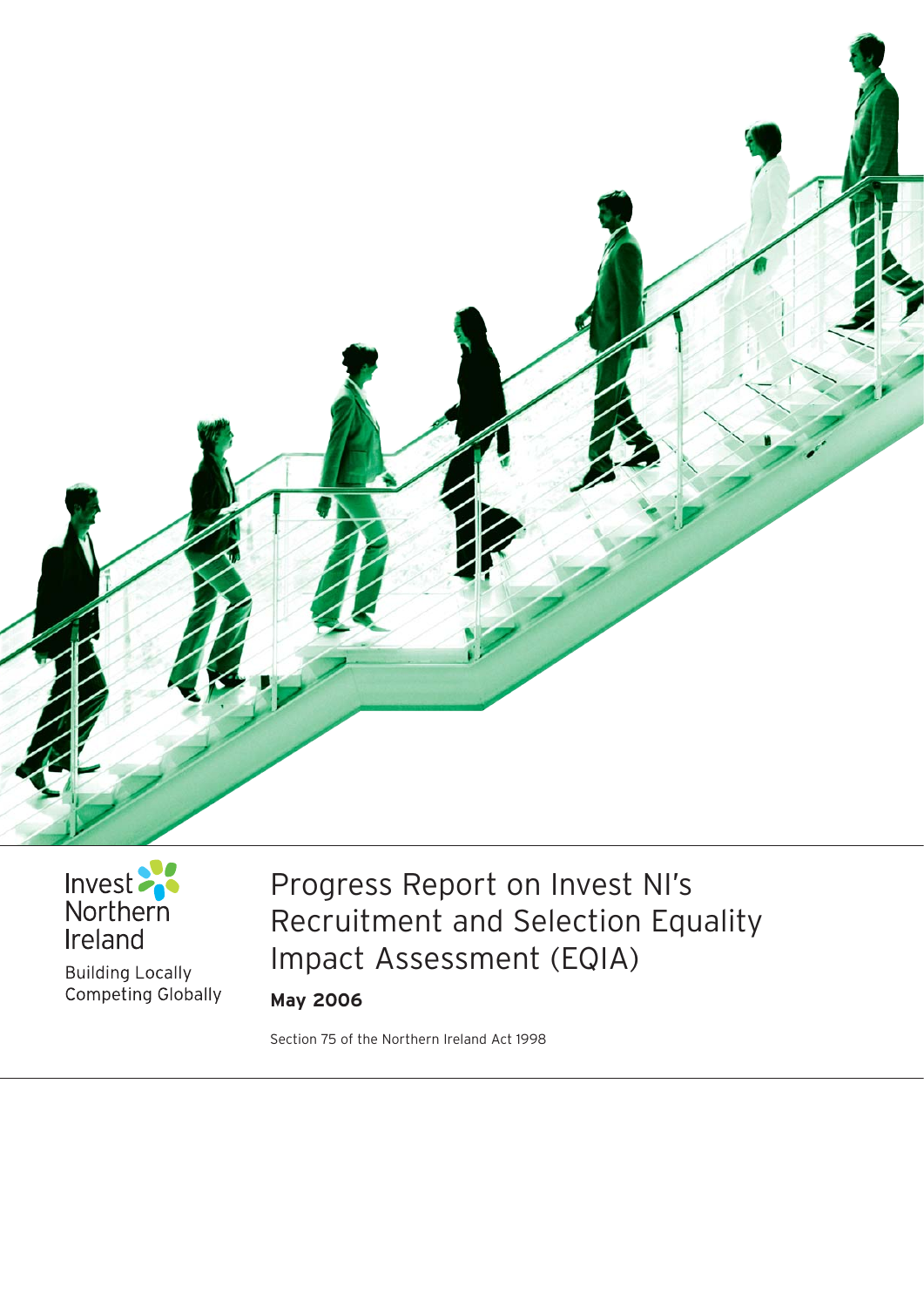### **INTRODUCTION**

Invest Northern Ireland (Invest NI) is Northern Ireland's new economic development agency. Established in April 2002 under the Industrial Development Act (Northern Ireland) 2002, it is a Non-Departmental Public Body (NDPB) operating under a Board and is a body corporate. Invest NI performs the functions previously carried out separately by the Industrial Development Board (IDB ), the Local Enterprise Development Unit (LEDU), the Industrial Research and Technology Unit (IRTU), the Business Support Division of the Department of Enterprise Trade and Investment and the business support functions of the Northern Ireland Tourist Board (NITB). Its sponsoring Department is the Department of Enterprise Trade and Investment (DETI).

## **BACKGROUND**

Invest NI has an Equality Scheme in place which sets out its commitment to the Section 75 Statutory Equality Duties and contains a timetable for undertaking a series of Equality Impact Assessments (EQIAs). The Equality Scheme was ratified by the Equality Commission for Northern Ireland on 19 November 2003.

In line with the EQIA timetable, Invest NI has carried out an EQIA of its Recruitment & Selection Policy during 2004. The aim of this Policy is:

#### *"to recruit and select staff using fair and equitable procedures that promote equality of opportunity and ensure that the most suitable person is appointed or promoted."*

The draft EQIA went out for 12 week consultation period on 10 September 2004. However, the consultation period was extended to allow feedback to be obtained from internal staff focus groups.

Following the close of the consultation period (December 2004) a final report was produced and published in September 2005. This final report outlined the actions/recommendations which Invest NI committed to take forward and to monitor on an annual basis.

#### **CURRENT POSITION**

Invest NI has now undertaken a review of the actions/recommendations contained in the final report and would like to highlight the progress made to date against each recommendation. The table below outlines progress made up to March 2006: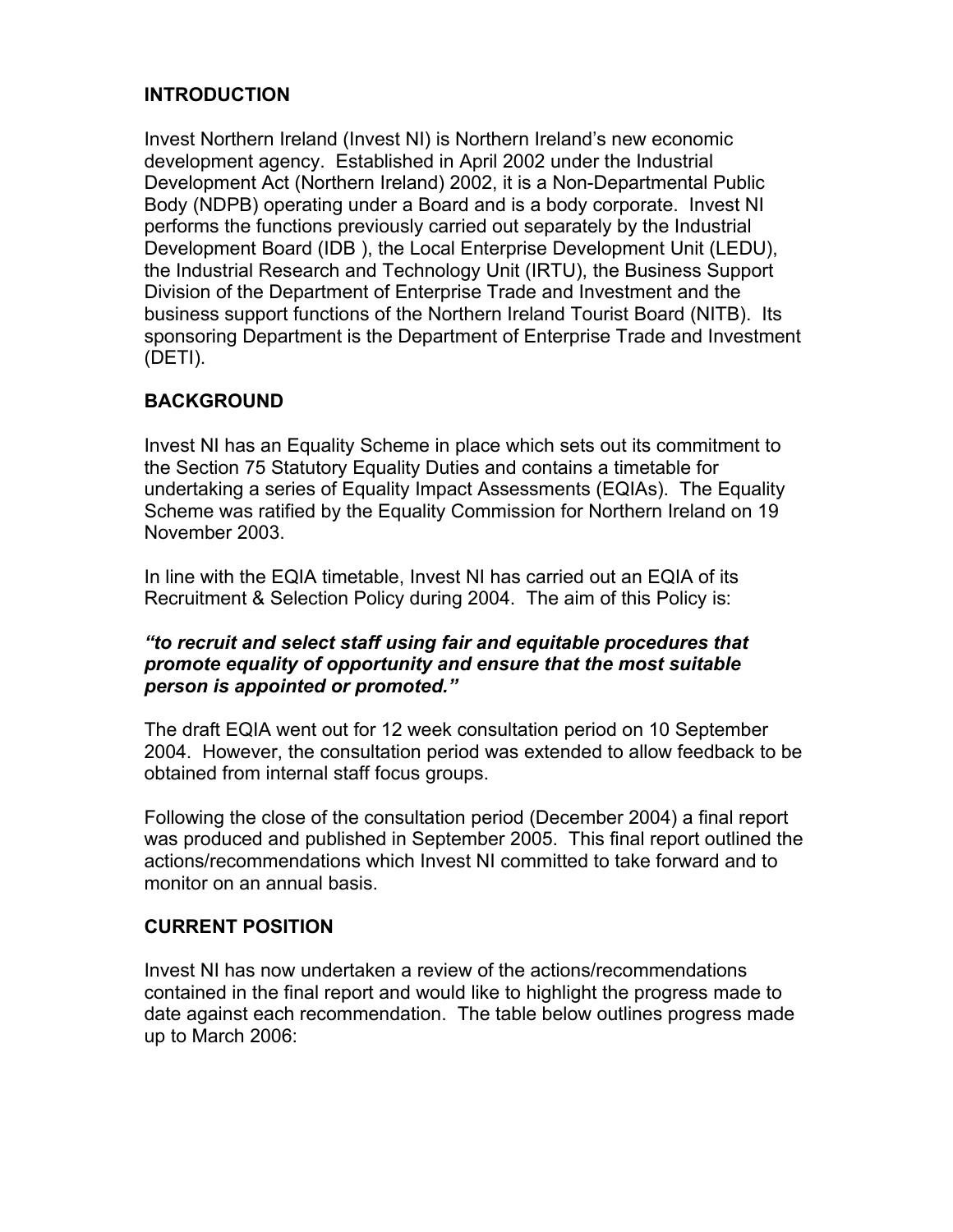# **RECOMMENDATIONS/ACTIONS AND PROGRESS TABLE**

| <b>Recommendation</b> | <b>Action</b>                                                                                                                                                                                                                                                                                 | <b>Progress up to</b><br>31/03/06                                                                                                                                                                                                                                                                                           |
|-----------------------|-----------------------------------------------------------------------------------------------------------------------------------------------------------------------------------------------------------------------------------------------------------------------------------------------|-----------------------------------------------------------------------------------------------------------------------------------------------------------------------------------------------------------------------------------------------------------------------------------------------------------------------------|
| 1                     | We will continue to ensure<br>that recruitment and<br>selection procedures are<br>open, transparent and<br>relevant and that these<br>provide equality of<br>opportunity for all applicants.                                                                                                  | Invest NI's Recruitment and<br>Selection Process has been<br>open and transparent since<br>the organisation's inception<br>in 2002, and demonstrates<br>our commitment to equality<br>of opportunity and fair<br>treatment for all. The merit<br>principle is applied in all our<br>recruitment and selection<br>processes. |
| $\mathbf{2}$          | Advertisements for all posts<br>to state that application<br>forms are available in<br>alternative formats and will<br>indicate how they may be<br>obtained.                                                                                                                                  | All advertisements state that<br>applications are available in<br>alternative formats and state<br>how they may be obtained.                                                                                                                                                                                                |
| 3                     | Staff on duty to be notified of<br>all vacancies via email.<br>Vacancies will be placed on<br>the website and Intranet as<br>appropriate and any<br>member of staff who is not<br>on duty can check daily<br>newspapers for<br>advertisements.                                                | Since April 2002, all staff on<br>duty have been notified of all<br>vacancies via email.<br>Vacancies are placed on the<br>website and intranet and in<br>newspapers as appropriate.                                                                                                                                        |
|                       | Where appropriate and<br>lawful, affirmative and/or<br>positive action advertising to<br>be used. At this time, we will<br>specifically welcome<br>applicants from minority<br>racial groups, persons with a<br>disability and, for Senior<br>Management posts,<br>applications from females. | At present, in its general<br>recruitment advertising,<br><b>Invest NI specifically</b><br>welcomes applications from<br>minority racial groups and<br>people with disabilities.<br>Since November 2005, we<br>have also welcomed<br>applications from females for<br>senior management posts.                              |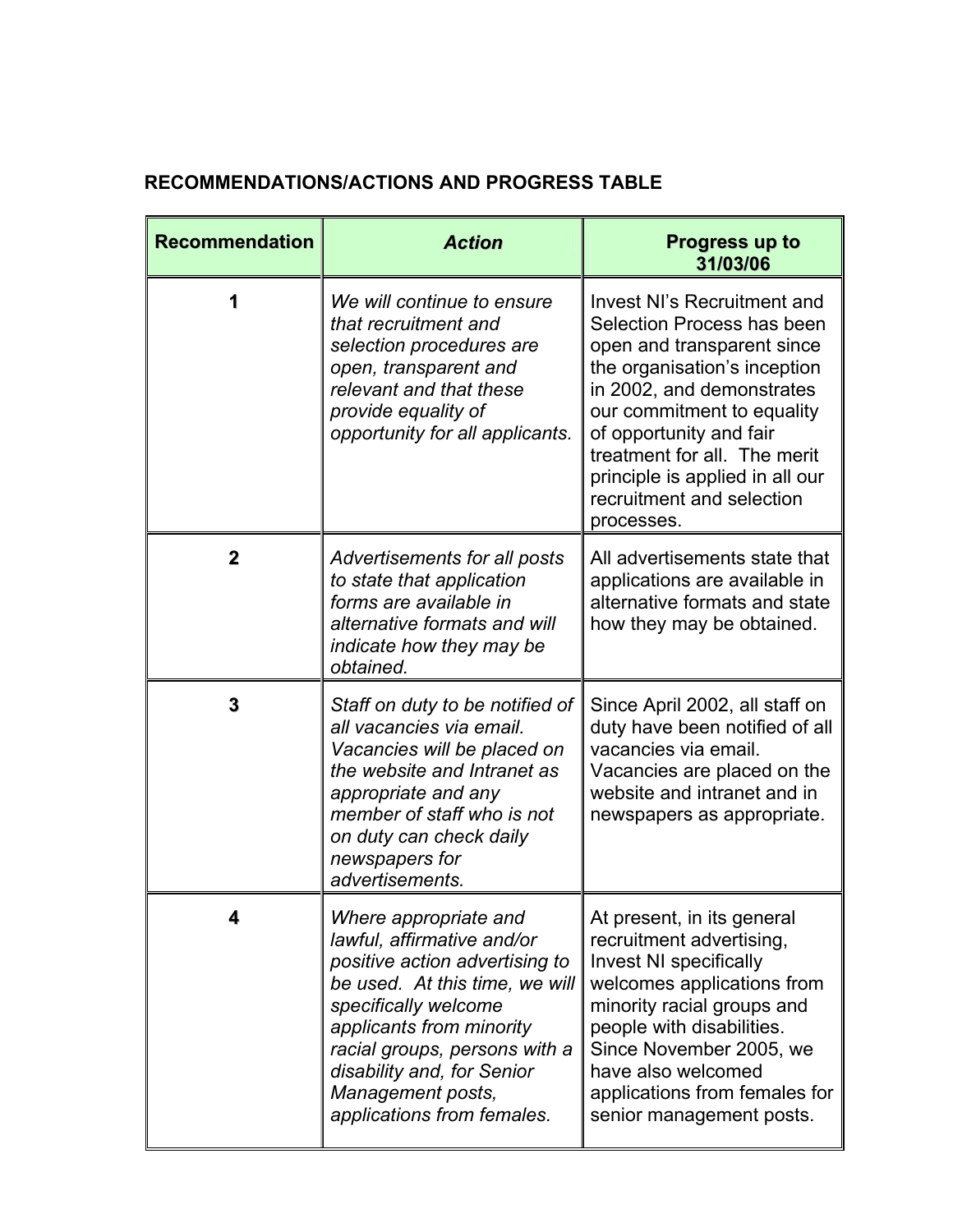| 5 | We will advertise jobs widely<br>but in an effective and<br>efficient manner. The<br>current practice of<br>advertising posts in the Irish<br>News, Belfast Telegraph<br>and News Letter will<br>continue for the next 6<br>months. The effectiveness<br>and impact of advertising will<br>then be assessed and<br>reviewed. | In January 2006, Invest NI's<br><b>Internal Communications</b><br>Team provided a "Media<br>Strategy Review". This<br>indicated that the most<br>effective means of obtaining<br>a wide pool of applicants via<br>press advertising was to<br>continue with the current<br>practice of advertising in the<br>Irish News, the Belfast<br>Telegraph and the<br>Newsletter. In order to<br>assess the ongoing<br>effectiveness of our<br>advertising, at the beginning<br>of 2006, we commenced<br>gathering data on where the<br>applicant saw the job<br>advertised. The impact of<br>advertising will be reviewed<br>again (June 2006) based on<br>the data collected. |
|---|------------------------------------------------------------------------------------------------------------------------------------------------------------------------------------------------------------------------------------------------------------------------------------------------------------------------------|------------------------------------------------------------------------------------------------------------------------------------------------------------------------------------------------------------------------------------------------------------------------------------------------------------------------------------------------------------------------------------------------------------------------------------------------------------------------------------------------------------------------------------------------------------------------------------------------------------------------------------------------------------------------|
| 6 | Internal trawls for posts will<br>only operate in limited<br>circumstances and normally<br>where this action may avoid<br>a potential redundancy or in<br>situations of restructuring or<br>redeployment within the<br>existing Invest NI<br>headcount.                                                                      | Invest NI continues with the<br>practice of operating internal<br>trawls only in very specific<br>circumstances. In general,<br>posts are advertised<br>externally in order to attract<br>the widest possible pool of<br>applicants. At the beginning<br>of 2006, Invest NI found<br>itself in the position of having<br>to fill a number of posts at a<br>time when it also had to<br>reduce its staff numbers. A<br>small number of internal<br>trawls were operated in<br>January 2006 in order to<br>facilitate redeployment of<br>employee resources.                                                                                                             |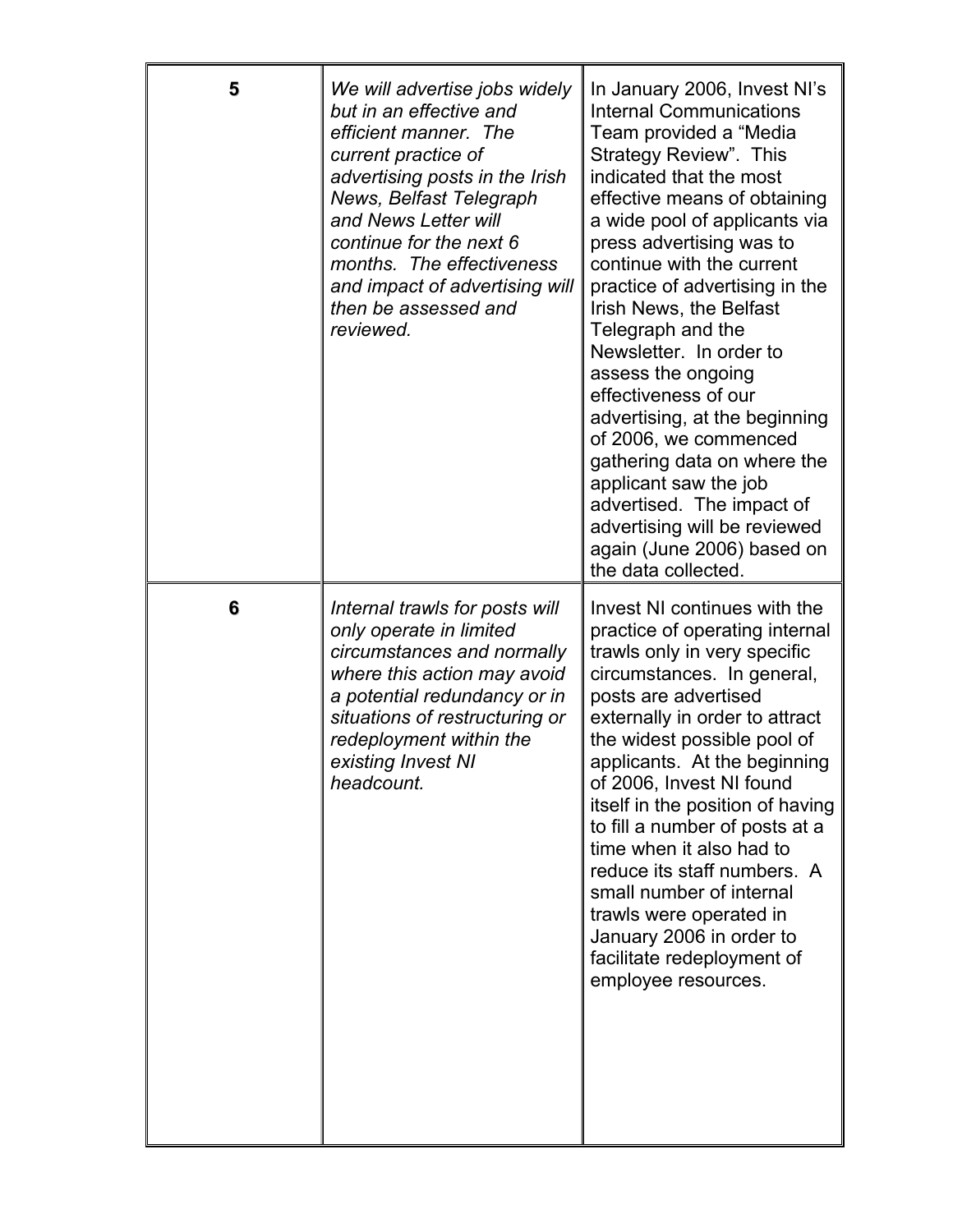| 7 | We will ensure that the<br>Knowledge, Skills,<br><b>Experience and job specific</b><br>Competences (KSECs)<br><b>Assessment Framework,</b><br>currently under<br>development, will reflect<br>guidance as contained in the<br>statutory Codes of Practice,<br>be non-discriminatory,<br>transparent, promote<br>equality of opportunity and<br>be objective where possible.<br>Staff will be fully briefed<br>about any change before it<br>takes place. | Work on the "Knowledge,<br>Skills, Experience and job<br>specific Competences<br><b>Assessment Framework" is</b><br>ongoing. Prior to<br>advertising, all proposed<br>selection criteria are<br>assessed to ensure that they<br>are strictly job related,<br>objective, non-<br>discriminatory, and promote<br>equality of opportunity.                                                                                                                                                                                                                                                                                                                                               |
|---|----------------------------------------------------------------------------------------------------------------------------------------------------------------------------------------------------------------------------------------------------------------------------------------------------------------------------------------------------------------------------------------------------------------------------------------------------------|---------------------------------------------------------------------------------------------------------------------------------------------------------------------------------------------------------------------------------------------------------------------------------------------------------------------------------------------------------------------------------------------------------------------------------------------------------------------------------------------------------------------------------------------------------------------------------------------------------------------------------------------------------------------------------------|
| 8 | We will prepare improved<br>guidelines for all applicants<br>to help them understand<br>criterion-based selection.<br>We will also provide clarity<br>as to the skills, knowledge<br>and behaviours which are<br>considered essential and<br>desirable criteria for<br>shortlisting, and make these<br>explicit to candidates.                                                                                                                           | Guidelines for applicants are<br>quite comprehensive and<br>detailed to enable them to<br>clearly understand criterion-<br>based selection. It is<br>proposed to review the<br>guidelines with a view to<br>improving them further in the<br>coming months.<br>Since April 2002, the<br>applicant pack has set out<br>and made explicit the skills,<br>knowledge and behaviours<br>which are essential and<br>desirable criteria for<br>appointment. Since 2004,<br>the applicant pack has<br>explicitly stated which<br>criteria will be used for<br>shortlisting. Candidates are<br>also provided with clear<br>instructions on how the<br>application form should be<br>completed. |
| 9 | The scoring frame will be<br>reviewed to provide<br>consistency across each<br>selection exercise.                                                                                                                                                                                                                                                                                                                                                       | The scoring frame will be<br>reviewed in Autumn 2006.                                                                                                                                                                                                                                                                                                                                                                                                                                                                                                                                                                                                                                 |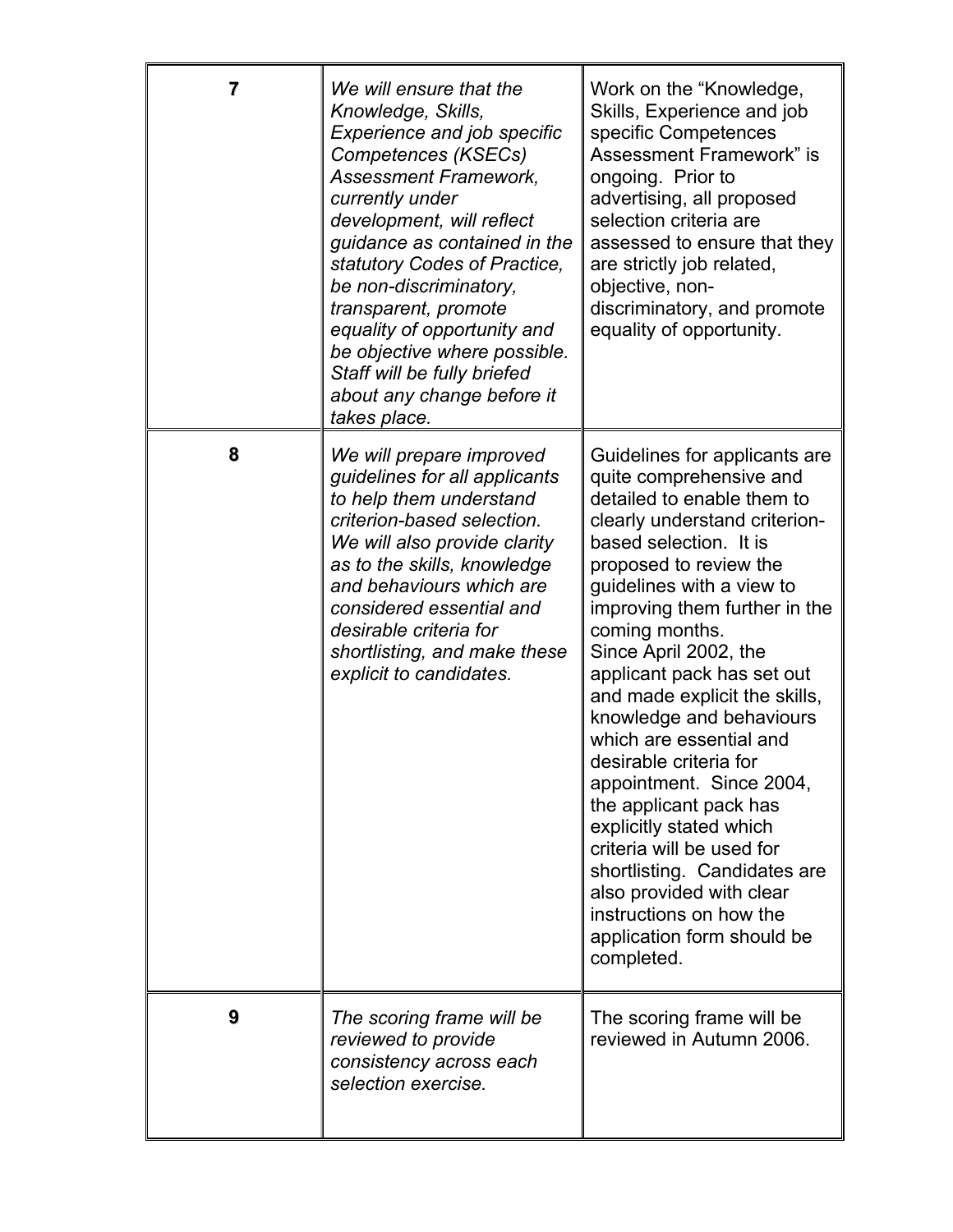| 10 | A consistent approach will<br>be adopted to contact all<br>candidates, whether internal<br>or external.                                                                                                                                                                                                                      | All candidates are contacted<br>by letter to their home<br>address. Candidates who<br>are at the same stage of the<br>process are contacted in the<br>same manner and at the<br>same time.                                                                                                                                                                                                                                                                                                     |
|----|------------------------------------------------------------------------------------------------------------------------------------------------------------------------------------------------------------------------------------------------------------------------------------------------------------------------------|------------------------------------------------------------------------------------------------------------------------------------------------------------------------------------------------------------------------------------------------------------------------------------------------------------------------------------------------------------------------------------------------------------------------------------------------------------------------------------------------|
| 11 | <b>Our Recruitment and</b><br>selection website job board<br>will be linked to the Intranet;<br>vacancies will also be<br>posted on appropriate<br>jobsites.                                                                                                                                                                 | Jobs have been posted on<br>Invest NI's own website for<br>some time and on the Nijobs<br>recruitment website since<br>2005. In April 2006, the<br>recruitment and selection<br>website job board was linked<br>with our Intranet site.                                                                                                                                                                                                                                                        |
| 12 | <b>Standard letter templates</b><br>will be developed for each<br>stage of the recruitment<br>process.                                                                                                                                                                                                                       | Standard letter templates for<br>each stage of the<br>recruitment process are now<br>in place.                                                                                                                                                                                                                                                                                                                                                                                                 |
| 13 | The information pack for<br>candidates will include a<br>summary of invest NI's<br>Equal Opportunities Policy,<br>a description of the role and<br>of the skills, expertise and<br>qualifications required. We<br>will also endeavour to give<br>best estimates of recruitment<br>and selection timescales to<br>applicants. | Since 2002, the information<br>pack for applicants has<br>included a description of the<br>role, the skills, expertise and<br>qualifications required.<br>Since November 2005, we<br>have also included a<br>summary of Invest NI's<br><b>Equal Opportunities Policy in</b><br>the pack.<br>To maximise candidate<br>attendance at interview,<br>since April 2006, we have<br>included approximate dates<br>for the various stages of the<br>selection process in the<br>letter to applicants. |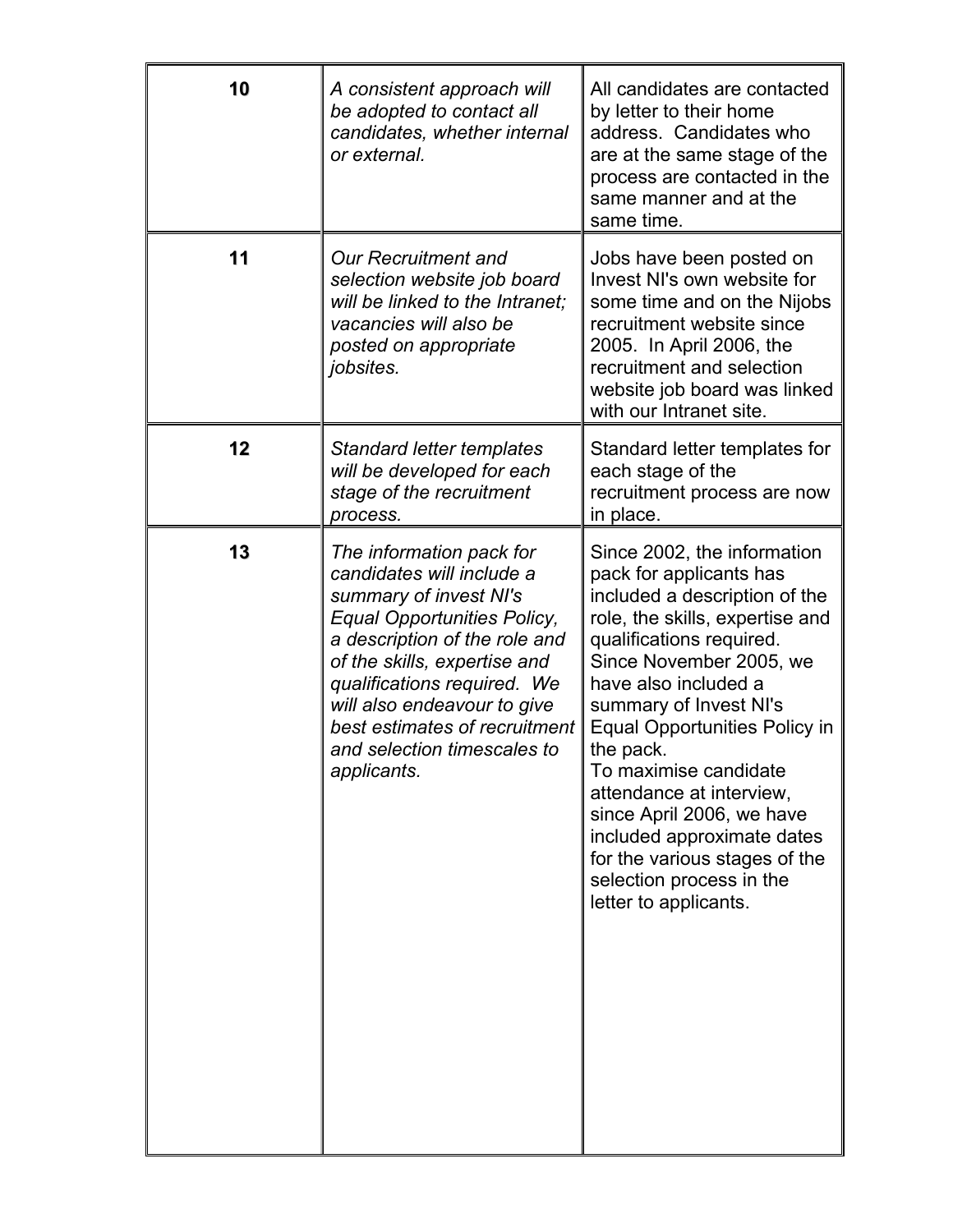| 14 | We will include within the<br>'Information for Applicants'<br>pack for each vacancy an<br>explanation as to how<br>evidence of past convictions<br>will be assessed. Our<br>recruitment and selection<br>training will be modified to<br>cover this and provide<br>selection panel members<br>and HR staff with the<br>necessary legal knowledge.<br>We will adapt our<br><b>Recruitment and Selection</b><br>Policy by including a<br>statement of non-<br>discrimination to ensure<br>equitable treatment for those<br>who have disclosed details<br>of criminal convictions. | The area of how evidence of<br>past convictions will be<br>reviewed during 2006/07.                                                                                                                                                                                                                                                                                      |
|----|---------------------------------------------------------------------------------------------------------------------------------------------------------------------------------------------------------------------------------------------------------------------------------------------------------------------------------------------------------------------------------------------------------------------------------------------------------------------------------------------------------------------------------------------------------------------------------|--------------------------------------------------------------------------------------------------------------------------------------------------------------------------------------------------------------------------------------------------------------------------------------------------------------------------------------------------------------------------|
| 15 | <b>Applicants requesting</b><br>specific feedback on their<br>performance against the<br>selection criteria for a<br>particular post will be<br>provided with this.                                                                                                                                                                                                                                                                                                                                                                                                             | Since 2002, we have<br>provided specific feedback<br>to applicants on their<br>performance against the<br>selection criteria for a<br>particular post. Within the<br>last year we have developed<br>a letter template for this<br>purpose, which is amended<br>to allow specific and<br>constructive feedback to be<br>given on an individual basis.                     |
| 16 | A comprehensive monitoring<br>and data management<br>system, tracking applicants<br>from application through to<br>appointment, will be applied<br>and will cover all nine<br>Section 75 dimensions.                                                                                                                                                                                                                                                                                                                                                                            | Applicants are currently<br>monitored from application<br>to appointment, however at<br>this time, the monitoring<br>covers gender and<br>perceived religious affiliation<br>only. It is anticipated that an<br>upgrade to the Spring<br>software system, which is<br>expected by June 2006, will<br>facilitate more<br>comprehensive monitoring<br>and data management. |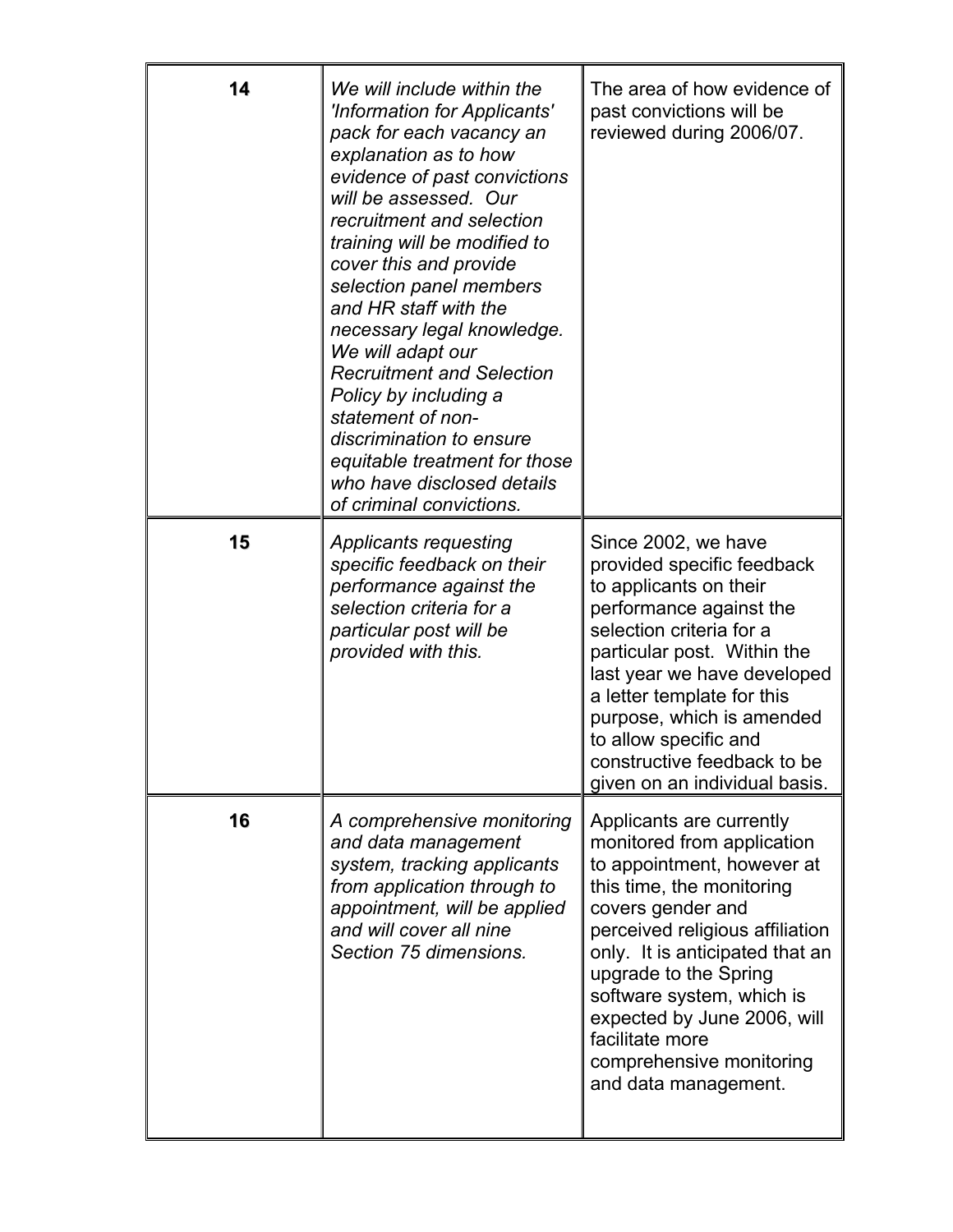| 17 | At this time we will continue<br>to monitor closely the<br>success rates of older<br>candidates to identify and<br>remove any barriers to fair<br>selection.                                                                                                                                                      | This action is linked to point<br>16 above, and as such has<br>not been actioned to date.                                                                                                                                                                                                                                                    |
|----|-------------------------------------------------------------------------------------------------------------------------------------------------------------------------------------------------------------------------------------------------------------------------------------------------------------------|----------------------------------------------------------------------------------------------------------------------------------------------------------------------------------------------------------------------------------------------------------------------------------------------------------------------------------------------|
| 18 | All selection panel members<br>will have to attend training<br>and refresher courses.<br>Refresher courses will<br>normally be held within two<br>years of initial training. This<br>training will include<br>reference to section 75 and<br>associated legislation and<br>will be tailored to our<br>procedures. | All selection panel members<br>attend criterion-based<br>interview training courses on<br>a regular basis. All panel<br>members receive training<br>prior to sitting on interview<br>panels. The HR<br>Representative provides<br>feedback to panel members<br>on their performance, and<br>training updates are<br>provided as appropriate. |
| 19 | Where external consultants<br>are employed, we will<br>ensure that all selection<br>techniques are valid and<br>reliable.                                                                                                                                                                                         | Where external consultants<br>are engaged, the tender<br>process requires all those<br>tendering to demonstrate<br>that selection techniques are<br>valid and reliable. This has<br>been the situation since<br>2002.                                                                                                                        |
| 20 | At least one representative<br>of the Human Resources<br>department will be in<br>attendance at all of our<br>selection panels.                                                                                                                                                                                   | Since December 2005, it has<br>been a formal requirement of<br>the recruitment and selection<br>process that a<br>representative of the HR<br>team is in attendance at all<br>selection panels. This was<br>not a process change, but<br>the formalisation of an<br>existing arrangement.                                                    |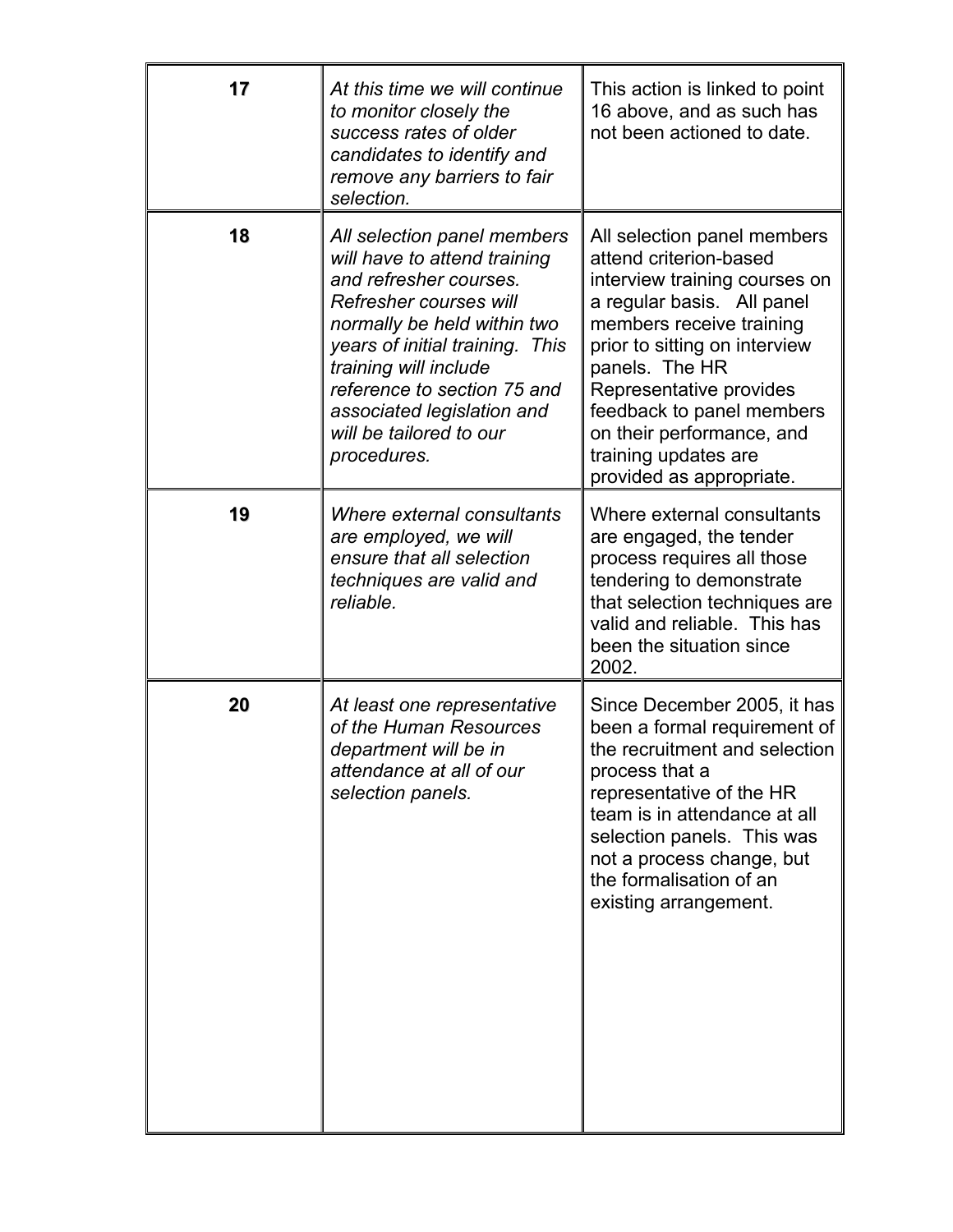| 21 | <b>The Human Resources</b><br>Director will set the starting<br>salary for a successful<br>candidate and apply any<br>recommendations of the<br>current equal pay review<br>programme.                                                                                                                                                     | <b>The Human Resources</b><br>Director has overall<br>responsibility for ensuring<br>that the starting salaries for<br>successful candidates are<br>appropriate, taking into<br>consideration the<br>candidates' experience and<br>qualifications, the job role<br>and pay equality throughout<br>the organisation.                                                                                                                                                                                                                                                                                                                                                                |
|----|--------------------------------------------------------------------------------------------------------------------------------------------------------------------------------------------------------------------------------------------------------------------------------------------------------------------------------------------|------------------------------------------------------------------------------------------------------------------------------------------------------------------------------------------------------------------------------------------------------------------------------------------------------------------------------------------------------------------------------------------------------------------------------------------------------------------------------------------------------------------------------------------------------------------------------------------------------------------------------------------------------------------------------------|
| 22 | We will prepare a policy<br>statement on the use of<br>reserve lists. The Human<br>Resources department will<br>make clear how it will<br>choose from candidates with<br>the same scores.                                                                                                                                                  | At present, reserve lists<br>remain live for up to 12<br>months following the<br>selection decision, with the<br>option to extend for a further<br>short period if appropriate.<br>The JNCC Policy Group will<br>prepare a policy statement in<br>relation to the use of reserve<br>lists over the next few<br>months.<br>Written guidelines now state<br>that, where candidates have<br>been awarded the same<br>score, the selection panel<br>reviews and reconsiders the<br>scores awarded during the<br>relevant part of the selection<br>process. The scores are<br>then revised according to<br>merit, with the end result that<br>no two candidates have the<br>same score. |
| 23 | We will include a text phone<br>number on all<br>correspondence. Guidelines<br>are currently being drafted to<br>make Information more<br>accessible. This Policy will<br><i>include communication</i><br>protocols on the use of text<br>phone. In the interim, HR<br>will amend Recruitment and<br>Selection procedures as<br>necessary. | A text phone was installed in<br>March 2006 and the number<br>has been included on all<br>recruitment advertisements<br>since April 2006. Text<br>phone details will be<br>incorporated into all<br>applicant information packs<br>with effect from May 2006.<br>Text phone details have not<br>yet been included on other<br>correspondence.                                                                                                                                                                                                                                                                                                                                      |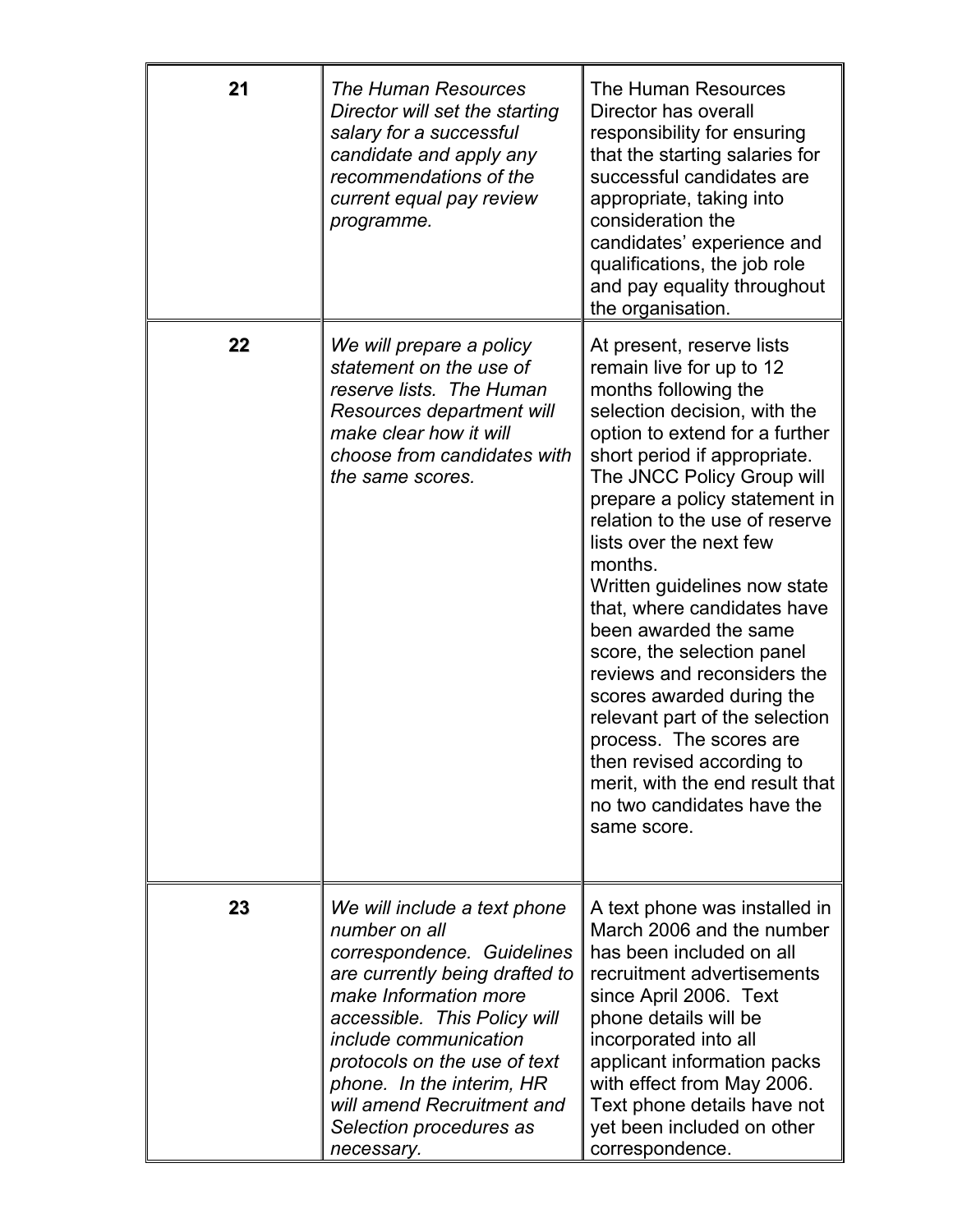| 24 | We will work closely with the<br><b>Equality Commission during</b><br>2005-06 to implement an<br>appropriate programme of<br>action to address under-<br>representation issues that<br>may be identified. | Following the analysis of<br>Section 55 Report in June<br>2006, a decision will be<br>taken on whether action is<br>required to address any<br>other representation issues<br>which may be identified.<br>Should further action be<br>necessary, we will work<br>closely with the Equality<br>Commission. |
|----|-----------------------------------------------------------------------------------------------------------------------------------------------------------------------------------------------------------|-----------------------------------------------------------------------------------------------------------------------------------------------------------------------------------------------------------------------------------------------------------------------------------------------------------|
|----|-----------------------------------------------------------------------------------------------------------------------------------------------------------------------------------------------------------|-----------------------------------------------------------------------------------------------------------------------------------------------------------------------------------------------------------------------------------------------------------------------------------------------------------|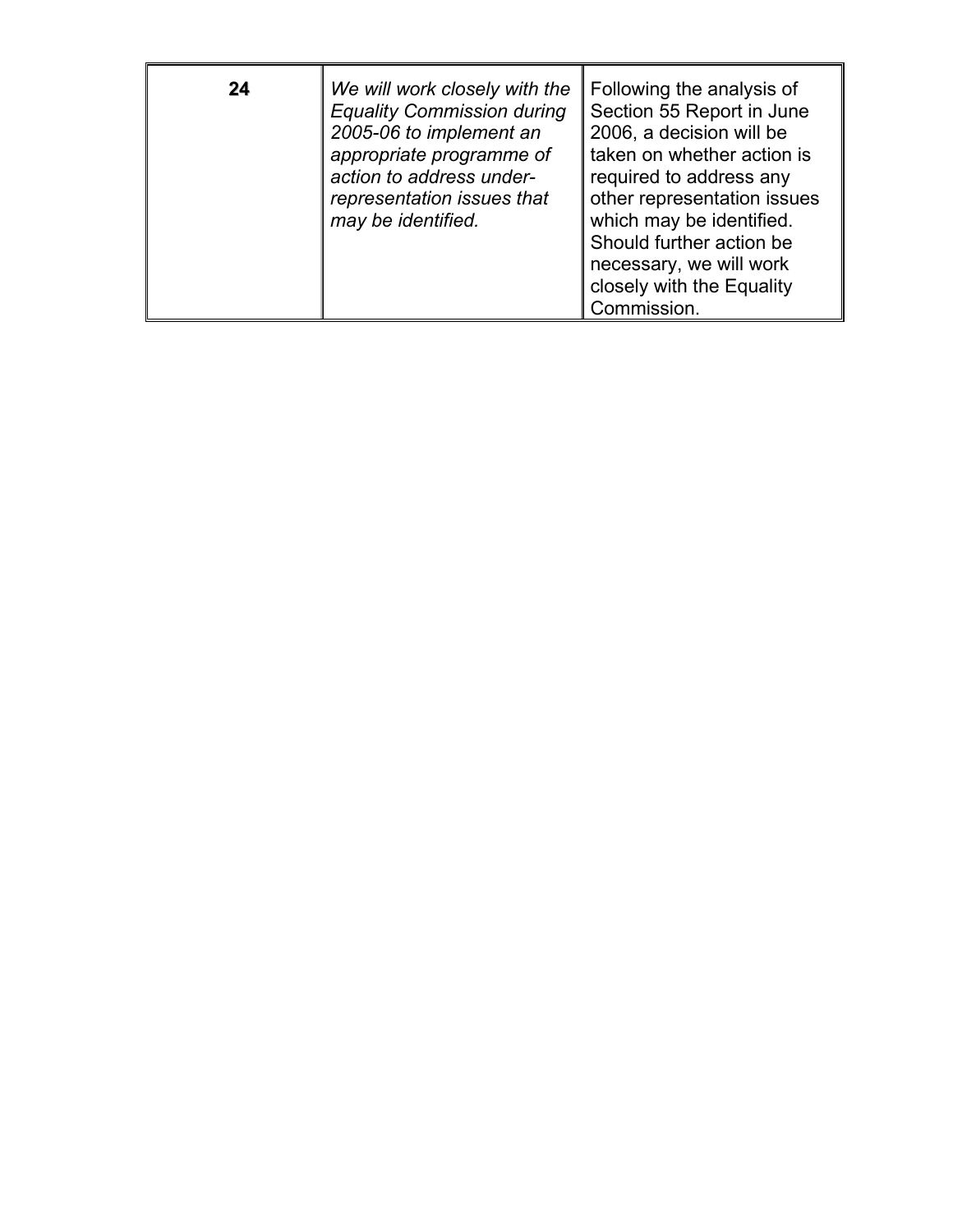#### **INFORMATION**

If you would like to view the draft Recruitment & Selection EQIA or the Recruitment & Selection EQIA Final Report, you can do so by accessing the Invest NI website at:

www.investni.com/equality

Alternatively, you can obtain a hard copy of the reports by contacting:

The Equality Team Invest Northern Ireland Strategic Management & Planning Bedford Square Bedford Street Belfast BT2 7ES

Tel: 028 9069 8268 or 028 9069 8264 Fax: 028 9043 6536 Textphone: 028 9069 8585

E-mail: equality@investni.com

If you have any queries about this document and/or its availability in alternative formats (including Braille, disk, audio cassette or in minority languages to meet the needs of those who are not fluent in English), then please contact the Equality Team at the above mentioned address.